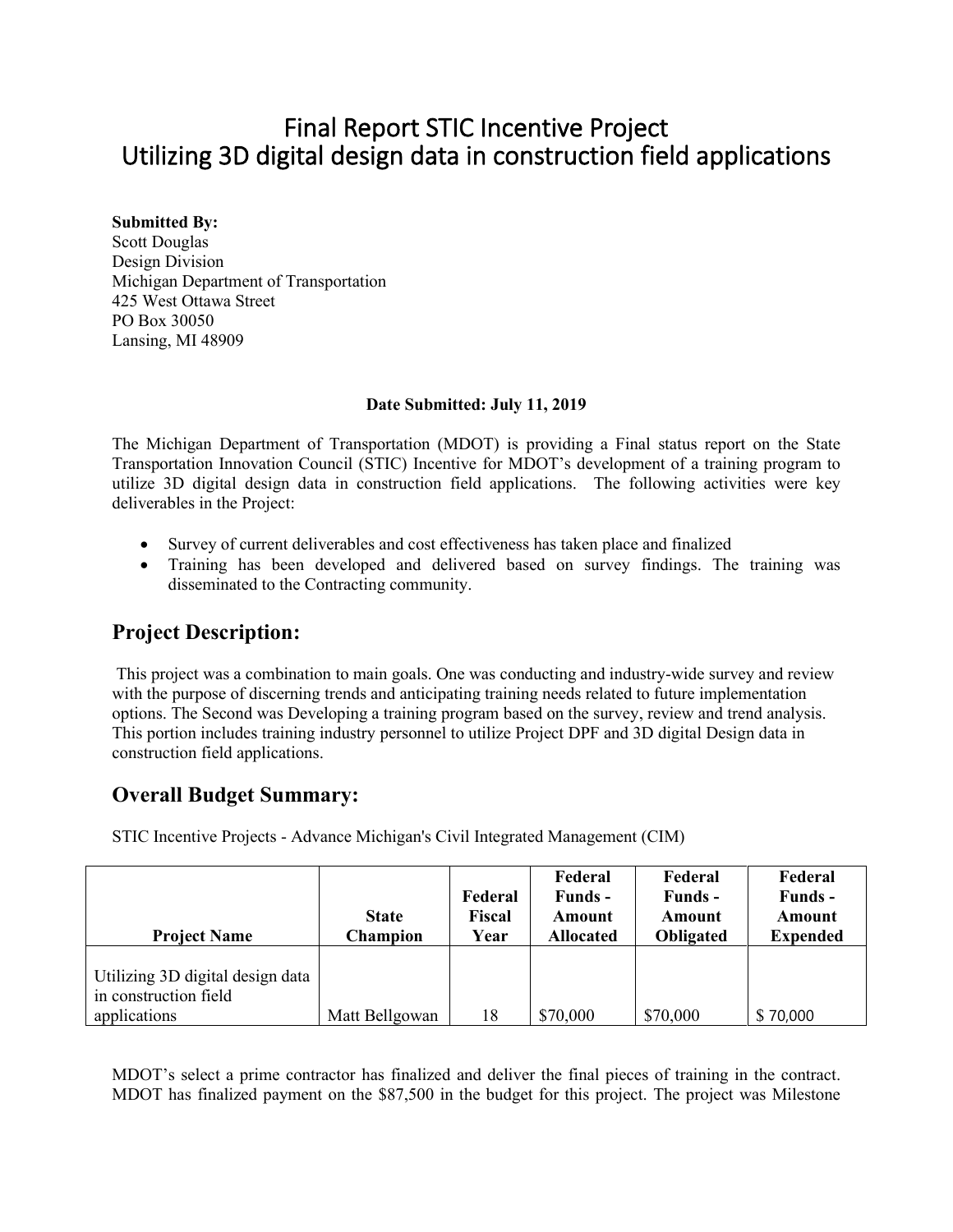based in its payment method and payments made are reflective of the completion of tasks in project description. all deliverables are completed and closed on this contract.

### **Results of Project:**

The Project PDF responded to the deliverables requirements as follows:

#### • **Significantly accelerates the adoption of 3D modeling technology**

Our investigation into the different methods of delivering 3D information led to an understanding of the efficiencies and roadblocks. By comparing 3D line strings and Project PDF deliverables we have started the internal conversation about the best approach to transition utilizing model deliverables.

• **Develop and deploy new tools, techniques and practices to accelerate the adoption of innovation**

With this project we were able to get design information into the hands of the field staff in simplified format. This is the first step in developing a bridge between design information and field use of that information. By piloting multiple methods of delivery and reviewing them with this contract we were able to streamline future processes and began to develop training on possible applications in the future of new technology.

#### • **Develop and deliver training to facilitate innovation**

The key training deliverable was developed to not only give in person instruction but produce a process that can easily be followed for new employee onboarding. This training has been set up to bring users into a new way of looking at project information. The training is not just a "how to use" technology conversation but it starts users down the path of thinking in terms of threedimensional space and will accelerate the use of model delivery.

#### • **Prepare standard operating procedures and technical guidance for 3D implementation of project PDF**

By investigating two different styles of delivering model data we were able to balance between useful and excessive information. Our investigation found common concepts between the two pilots that helped us develop a training approach as well as our future processes.

### **Challenges:**

The initially challenges came in gaining participation from industry on our initial survey and experience gathering endeavor. In the state only two pilots were conducted in during the relevant time in which data could be gathered and expertise was limited and highly specialized on the deliverables. With the Help of MDOT facilitating meetings these issues were mitigated. MDOT also initially had issues in the setup and contractor selection in the early stages of this effort. The initial form of the contract seemed to be to big